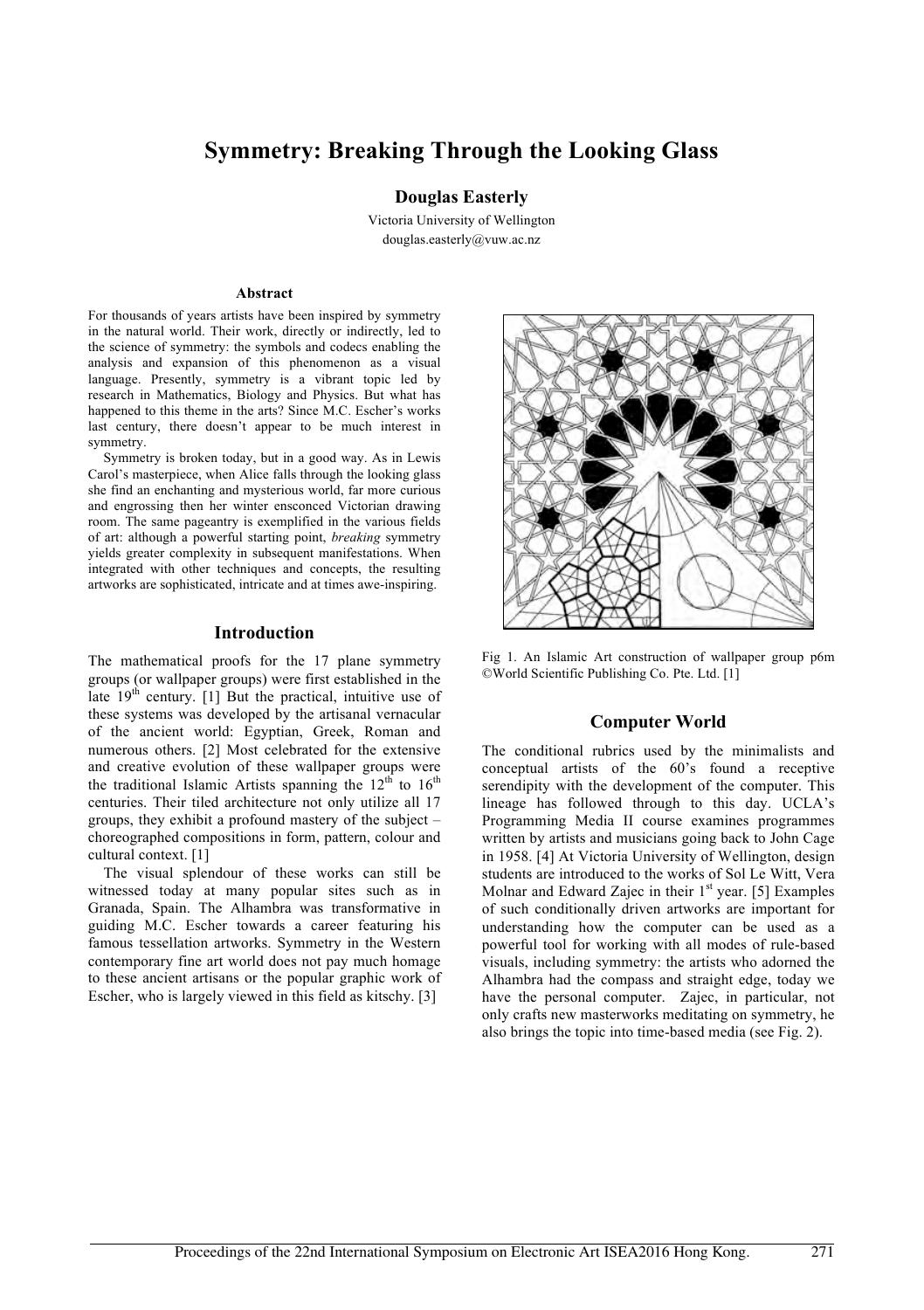

Fig 2. *Composition in Red and Green*, 1989, Edward Zajec, Digital Video.

## **Worldbuilding**

Early theoretical works on the nature of artificial life also reinforce symmetry's creative fecundity. Dating back to Conway's Game of Life (CGL), the computer is established as the tour de force for simulation, beckoning analogy to other universes while creating new terminology like cyberspace and virtual reality. Created in 1970, CGL features very simple rules along with initial random pixel assignment. After a few generations, astonishing patterns (virtual organisms), typically exhibiting at least some initial symmetry, take hold and thrive in this black and white world. [6]



Fig 3. *Conways Game of Life*, Image from Javi Agenjo http://www.tamats.com/blog/?p=409.

Symmetry acts as scaffolding, pre-eminent in the cauldron of life, yet at the same time, a stifling homogeny, threatening to bind this wellspring within a crystalline prison. It is at the higher levels of organization where we see chirality (the "left-handed" corkscrew shape of all living DNA) [7] and approximate symmetry take shape (animals, after all, are not precisely bisymmetrical). Such staged evolution is neatly delineated in Valentino Braitenberg's treatise on synthetic psychology, Vehicles. [8] The book is based around thought-experiments where simple robots are fitted with a means to sense and move around a hypothetical environment.

The first conceptual vehicle proposed by Braitenberg is composed of one sensor and one motor, only able to change course within its world through external forces and frictions, but perhaps exhibiting life-like qualities by speeding up or slowing down based on the hot/cold fluctuations in the terrain. Vehicle 2 presents two sensors and two motors and multiple wiring strategies (see Fig. 4). Already we have an impressive set of behaviours on display, but by the time the book advances to vehicle 14, we have witnessed a dizzying, yet convincingly logical, array of neurological upgrades where the original simple symmetrical forms are buried deep within the hypothetical organism.



Fig 4. Vehicle 2a (coward) and 2b (aggressor). [8]

Graphic designers and computer artists often start with basic structures (or initial rules) supplied through software. Creative software programs feature customizable rulers and grids (grids happen to be a wallpaper group known as P1). [9] As useful as a grid may be for a starting point, in most cases artists understand there is something problematic if the work is not able to develop a visual logic that manoeuvres from this starting point. This is one of the most essential lessons in a basic design course. [10] So even though M.C. Escher's work was inventive and meticulous, its reliance on inherent structure is perhaps what has kept his work from connecting with a more erudite audience of museum collections and fine art research. While Islamic Art is even more reductive in terms of content than Escher's, the relationship to architecture, balance with materials and accessory ornaments, and most importantly, religious and cultural contexts, immediately places these works in a more refined and solemn place of reverence. One doesn't look at the Alhambra and start to decode its tricks or clever devices – it is one and part of a greater visual and conceptual totality.

### **Conceptual Symmetry**

Symmetry is relied upon in a wide range of sensory modes. In the creative arts, it has been noted as a useful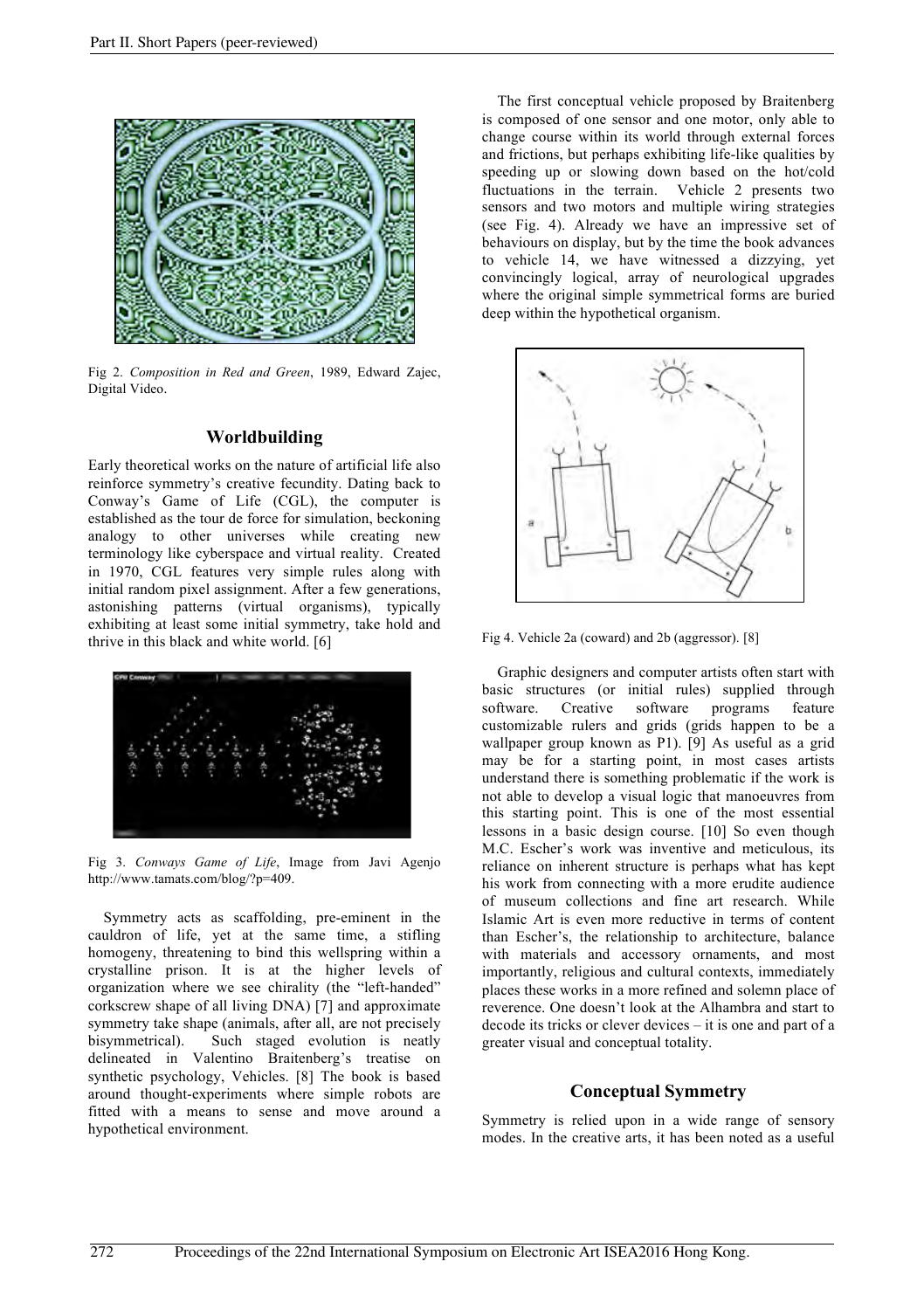strategy in music, dance and film. While M.C. Escher turned down an offer to work with Stanley Kubrick, the latter obviously possessed his own fascination with symmetry. [11] The Shining and 2001 are prime examples of how measured shots of radial and bisymmetrical views communicate unusual moods – a sedate meditation as a spurious backdrop for a more unsettling and discordant Weltanschauung (see Fig. 4). Yet again, another student of symmetry, Wes Anderson, employs similarly framed shots achieving a completely different psychology of anodyne frivolous romps driving his films.



Fig 4. *The Shining*, 1980, Stanley Kubrick, ©Warner Bros..

In the fine art world, we see symmetry deployed across a far more convoluted pathway of translations. Most notable would be a conceptual use of symmetry – playing with juxtaposed roles and social tropes in order to illuminate multivariate perspectives. For instance, one could consider Stelarc's self-bioengineering experiments as a rebel cry for transhumanism, striking out against biology's most ancient and ubiquitous heredity: bisymmetry. Ears assume a position high atop the bisymmetrical frame of humans – Stelarc's third ear transgresses nature, planting a flag in his own asymmetrical agenda.



Fig 5. Stelarc, *Ear on Arm*. 2008. Photo by Nina Sellars.

Before computer screens, sheets of paper contained regular segmentation for organizing and unifying thoughts, love letters and government edicts. In SWAMP's 2010 work Notepad, perhaps one of the most radical leaps from the starting point of pre-structured media is taken. At first glance, no leap is taken at all, as the content is not visible with the naked eye: all the audience sees are blank sheets of legal pad paper - thin cobalt-blue lines breaking up the rectangle field of canary yellow. But as the artwork explains: *in* the medium is the message. Magnifying the blue lines reveals that they are actually microtext of the names of Iraqi civilians who were killed during the US led war in Iraq. The paper further served as a prop for a performance artwork and political protest as they were surreptitiously smuggled into Capital Hill stationary. [12] SWAMP's work often interrogates dichotomies of various forms. The group's projects Tardigotchi and Spore balance compositions poised between biological organisms and artificial life, a special sort of nature/culture reflection with a nod to Mary Shelley and golems of Jewish folklore.



Fig 6. SWAMP, *Notepad*, 2008, Photo by SWAMP. [12]

### **The Age of Creative Coding**

Symmetry is not only expanded by conceptual exercises: the personal computer and the age of creative coding is reconnecting perhaps where the artists of the Alhambra left off. Joshua Davis has been known since the early days of Macromedia Flash, not only for carving out a new domain of code-driven graphic design, but also for freely sharing this code. In collaboration with James Cruz, his recent Hype project provides ample scripting tools for experimenting with colour, form and text. [13] Some of his recent creations with this framework have rendered amazingly vibrant graphics (sometimes with a finishing touch by hand – see Fig. 7).



Fig 7. Davis, Joshua, 2012, Photo by Pere Virgili.